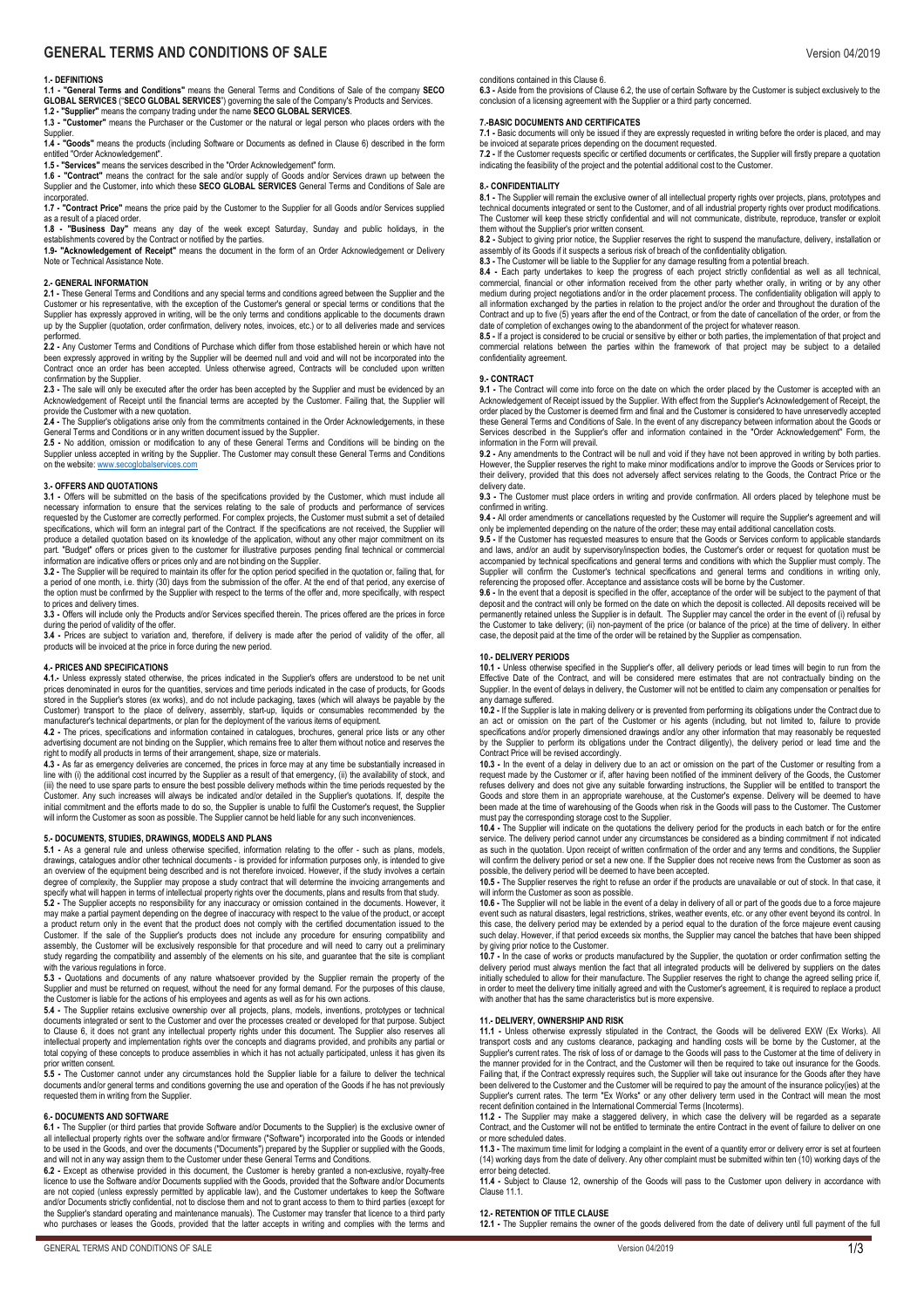selling price, including principal and ancillary sums, in accordance with French Act No. 80-335 of 12 May 1980 on the effects of retention of title clauses in sales contracts.

12.2 - However, risk in the goods lies with the Customer as soon as they are made available. Goods in stock at the<br>Customer's premises must therefore be treated as being entrusted to the Customer and will be appropriately by the Customer.

**12.3 -** Until full payment of the price of the products is made, the Supplier retains title in the products delivered under<br>the order which, in accordance with Articles 2367 et seq. of the French Civil Code, entitles the

**12.4 -** If the Customer goes into receivership or liquidation, the Supplier will have the right to claim ownership of the goods sold in accordance with the French Act of 25 January 1985, within three months from the date of publication of<br>the declaratory judgment. The Supplier will have the right to take back the goods or have them taken back marks from the Goods before they are used. In the event of identification problems, all Goods that meet the same specifications and not themselves identified will be deemed to be the Supplier's Goods, up to the amount owed to the Supplier. In addition, the Goods cannot be resold or processed in the event of insolvency proceedings*.* 

**12.5 -** Finally, this clause is applicable regardless of the Customer's legal situation. In the event of insolvency

proceedings, its effects will be limited where necessary by the application of the law.<br>12.6 - The application of this clause will not under any circumstances alter the provisions concerning the transfer of<br>risks. It does compensate for the loss of profit or the damage it has suffered.

#### **13.- SPECIAL ORDERS**

**13.1.-** Any order placed with the Supplier for a specific product or product that is commonly out of stock or any request for special manufacture will require a specific contract to be drawn up between the Customer and the Supplier specifying the terms of the transaction. This transaction will be subject, at the time of the order, to the payment of a deposit of at least 30% of the total order amount (including VAT), unless otherwise agreed in writing, which the<br>Supplier may retain at any time as compensation if the order is cancelled by the Customer, without prejudice claims they may have under applicable law.

## **14.- INSPECTIONS, TESTS, ADJUSTMENTS AND ASSESSMENTS**

**14.1 - The Goods will be inspected by the Supplier and, to the extent possible or if necessary, will undergo<br>standardised tests before shipment. The Customer will indicate in writing in the order any request for additiona** written acceptance and reserves the right to charge for those services. If the Customer or his representative does not attend tests, inspections and/or adjustments carried out within seven (7) days of being informed that the Goods have been handed over for such procedures, the tests, inspections and/or adjustments will be carried out and will be deemed to have been performed in the presence of the Customer or his Representative, and the Supplier's

declaration of test and/or inspection and/or regulation of the Goods will be final.<br>14.2 - Prototypes of Goods designed or adapted specifically for the Customer must be approved and assessed in<br>writing by the Customer prio its equipment and that they are suitable for their intended use. In its written approval, the Customer must confirm both its equipment and that they are suitable for their intended use. In its written approval, the Custome its acceptance of the prototype and that the prototype complies with the technical specifications supplied. To that end,

the Customer and the Supplier will sign an agreement in duplicate, one for each of the parties.<br>**14.3 -** In the event that the Customer requests delivery without having previously assessed and approved the Goods<br>the Goods

or warranty with respect to such prototypes.<br>14.4 - The Customer alone will be responsible for the use of the Goods or their delivery to its own customers.<br>However, the Supplier may, where applicable, deliver only Goods pr

## **15.- REPAIR IN THE SUPPLIER'S WORKSHOPS**

**15.1 -** As a general rule, product repairs in the Supplier's workshops may only begin once the Customer has accepted the quotation, which typically includes a minimum amount of fixed costs to cover disassembly and overhaul as well as general terms and conditions. If the quotation is accepted, fixed costs will be deemed to be included in the quotation. If<br>the quotation is not accepted by the Customer within one month, the minimum costs in respect of dis assessment, storage and transport will be borne by the Customer.

**15.2 -** If, due to an emergency, the Customer requests a repair before accepting the quotation, the works will be carried out as soon as possible and the Customer must accept the final cost of the repairs. If new products are delivered instead of a repair on the basis that the repair service is out of warranty, the Customer must accept the price applicable to that delivery. The prices indicated on repair quotations are always indicative prices and cannot under any

circumstances be considered final prices. **15.3 -** The company will not be liable in the event of failure of a repaired product if the cause of the new failure is unrelated to the original product or to the repair previously carried out.

**15.4 -** An absolute obligation will exist solely and exclusively in terms of the correct operation of the repaired product. **15.5 -** If the Customer proves that the new breakdown is due to a defective or insufficient repair and if that repair was<br>included in the service invoiced to him, the Supplier's liability will be limited to the part and a

repair. **15.6 -** Any delay or non-payment by the Customer for the repair of equipment supplied will automatically result in the

suspension of the warranty for the corresponding works.<br>**15.7** - If the Customer does not accept or does not respond to the repair quotation within a maximum period of 3 months following the sending of the written repair quotation and the request for response, and in the event that the Customer refuses to bear the minimum costs of disassembly, expert assessment and/or storage and transport, he will<br>be deemed to have relinquished the equipment, which will then become the Supplier's property in return for disassembly costs generated to establish the quotation, without any additional rights for the Customer.

**15.8 -** Simple repair quotations usually prepared by the Supplier will be provided free of charge at the Customer's request. Comprehensive detailed quotations requiring the use of computer equipment, electronic resources, detailed<br>testing or any other technical means generating significant and unusual costs for the Supplier will only be request is made prior to repair and only after the quotation for this service has been accepted by the Customer.

#### **16.- WORKS AND/OR SERVICES ON SITE**

**16.1 -** Works and/or services carried out *in situ* (on the Customer's site) always require prior preparation and/or logistical arrangements to be organised by the Supplier whether before and/or during the execution of the works, and<br>which are not always based on quotations or perceptible by the Customer. However, depending on the time s costs incurred, the Supplier may charge for such work provided that this is agreed before its intervention, or on the basis of the costs incurred in that intervention.

**16.2 -** The prices indicated on quotations for on-site interventions on the Customer's premises are indicative prices because of their specific nature and cannot be regarded as final prices, unless otherwise agreed in writing by the<br>parties. The price for the works indicated in the offer is established on the basis of the legal working ho

that the Customer is obliged to accept the final cost of the service or repair carried out, according to the terms of the quotation previously drawn up or, failing that, according to the Supplier's current rates in respect of labour, travel, daily allowances, etc., and any products supplied.

**16.4 -** If for any reason beyond its control, the Supplier is prevented from performing and/or continuing and/or correctly completing the service entrusted to it, it may end that service early, either temporarily or permanently, without being<br>held liable for that action and without prejudice to the Customer's obligation to pay for the works an already completed. The resumption of the suspended service will require the drafting of a new Quotation after the Customer's Order and will be detailed in a new Contract.

**16.5 -** For on site works and/or services carried out, the person in charge or the operator in charge will always prepare<br>a written Work Order and/or Technical Assistance Order containing information such as arrival and d number of kilometres covered, number and name of operators, daily allowances, list of equipment supplied, etc., and a simplified summary of the works carried out, which will also serve as a Delivery Note. The Customer may request a more detailed report for the service performed. In this case, this report will be prepared at the end of the delivery and<br>may entail additional costs depending on its complexity. Failure to submit the report will not relea its obligation to comply with any of the payment terms and obligations incumbent upon him. The Customer may add<br>any comments that he considers useful, for clarification purposes and/or to inform the Supplier's relevant man The Customer must sign the report, which will be kept as evidence for warranty or invoicing purposes. The fact that<br>the Customer does not sign the report for any reason whatsoever (omission, relinquishment, refusal) during guarantee of payment or from his other obligations where he has requested and accepted that intervention, such acceptance constituting an Acknowledgement of Receipt.

**16**.**6 -** With regard to interventions on the Customer's site and unless otherwise agreed, the Customer will be

responsible for the custody of products, tools, etc., as well as for supplies of fuel, energy, raw materials, handling equipment or other necessary resources and must allow access to the workplace under open and safe conditions so that the intervention can begin.

### **17.- OWNERSHIP RIGHTS**

**17.1 -** Except as otherwise provided in the Contract, the Customer is hereby granted a non-exclusive, royalty-free licence to use the documents supplied with the Goods, provided that the documents are not copied (unless expressly<br>permitted by applicable law). In addition, the Customer undertakes to keep the documents strictly confident disclose them and not to grant access to them to third parties (except for the standard operating and maintenance manuals supplied by the Supplier). The Customer may transfer that license to a third party who purchases or leases

the Goods, provided that the latter accepts in writing and complies with the terms contained in Clause 9.<br>**17.2 - A**side from the provisions of Clause 6.1, the use of certain Software or Documents by the Customer is subjec the conclusion of a licensing agreement with the Supplier or the third party concerned. The Supplier will retain exclusive ownership over all models, processes and inventions created or developed for that purpose, and subject to Clause 9, will not grant any intellectual property rights hereunder.

**17**.**3 -** The Supplier retains all intellectual and material property rights over tangible or intangible goods or goods in electronic form such as samples, studies, drawings and information, and prohibits access to such goods by third parties.<br>**17.4 -** The Supplier also remains the owner of all Goods and Services until they are paid for in full by the Customer.

The Customer must take all necessary measures to keep the goods in good condition until payment is made, and the<br>Supplier must recover the goods if the Customer has sold them to third parties.

## **18.- RETURNS**

**18.1 -** No complaints will be handled if they are not submitted within 15 days of the date of dispatch of the Goods.

**18.2 -** Returns apply exclusively to products that have not been specially manufactured for or specially ordered by the Customer.

**18.3 -** The Supplier will not accept any returns without prior written authorisation.

**18.4 -** In any event, any returns must be accompanied by written authorisation and by a copy of the Supplier's Delivery<br>Note, all transport costs being borne by the Customer.<br>**18.5 -** All carriage forward or unauthorised

sender.

#### **19.- WARRANTY**

**19.1 -** Unless otherwise stipulated or provided by law, the general warranty period will always be the warranty period specified by each of the product manufacturers for the equipment supplied. The warranty can only be invoked if the product in question is returned to the Supplier's workshops.

**19.2 -** The warranty period for the service (for machines or second-hand goods) is limited to 6 months from the date of commissioning on site or delivery. This warranty is limited to the repair or exchange of parts or Products found to be defective, transport and shipping costs for such parts or materials and the labour cost for such repairs, excluding any<br>payment of damages and of travel and/or subsistence expenses incurred by the Supplier in connection wi services provided. No automatic returns at the Customer's initiative will be accepted.

This warranty does not apply to visible defects, i.e. visible defects in appearance not reported by the Customer at the time of delivery of the Products. The warranty also excludes defects or deterioration caused by normal wear and tear, negligence, misuse or use contrary to the intended purpose of the Products, failure to comply with the assembly instructions, insufficient maintenance and/or handling accident.

This warranty does not apply under any circumstances to paints and surface coatings, the effects of oxidation or<br>changes in voltages applied to electrical equipment, or parts that are not supplied by the Supplier. Accordin

Supplier will pass on to its customers the warranties provided by its suppliers.<br>Any repairs or modifications carried out on the products by the customer or by a third party automatically terminate the warranty in its entirety. The same applies where parts assembled by the Supplier have been replaced by parts originating from another source. Any repairs, modifications or replacements of parts made during the warranty period will not have the effect of extending the warranty period.

**19.3 -** The repair warranty is for a period of 6 months (defective equipment returned to our workshops) with the defective parts being replaced with new parts, depending on their condition or obsolescence and unless otherwise<br>specified in the Quotation or the Repair Order. The warranty does not cover defects arising from wear and tea measures to decontaminate the hydraulic circuit before assembling the repaired product. For the above purposes, the<br>Supplier may rent or sell any decontamination products required. The Supplier's liability will be limited the free repair at its sites or replacement of the defective part(s) supplied at the time of repair, provided that the goods<br>have been used properly and the defects found are due to the defective nature of the spare parts defective nature of the repair carried out.

**19.4 -** The warranty does not cover consumables or minor defective parts which are deemed to be subject to normal<br>wear and tear, which suffer damage such as oil leaks in the pipes or loosening of the bolts, or "normal wea account of their operation and/or considered as spare parts. In addition, the warranty does not cover faults, increase or loss of income or loss of reputation resulting from negligence or breach of a material obligation of the Contract, even if<br>the Supplier had informed the Customer of such a possibility. Claims will only be processed if they writing during the warranty period.

**19.5 -** As regards defects observed on new products supplied by the Supplier and unless otherwise agreed, the Supplier's liability will be limited exclusively to the free repair or replacement of the defective part(s), provided that the

goods have been used properly and that the defects found are due to material or manufacturing defects.<br>**19.6** - As a general rule, if the repair of the product requires disassembly of the equipment into which it is integra the warranty will always cover defective products deposited in the Supplier's stores, it being understood that all

transport costs and associated risks will be assumed by the Customer.<br>**19.7 -** The Supplier's warranty applies to its products only and the Supplier accepts no liability for any damage or injury that they may cause to equipment, machinery or circuits. The Supplier will not be held liable under any circumstances for any personal injury or property damage or for any operating loss.

**19.8 -** The consultancy services offered by the Supplier before the Contract or with a view to the conclusion of the<br>Contract will be provided in good faith and to the best of its knowledge. However, the Supplier accepts this respect and will not be liable for any direct or indirect damage that may be caused by a third party, in any place and for any reason whatsoever.

**19.9 -** The Supplier's liability for any damage caused, regardless of its cause, will be limited to the amount specified in<br>the public liability insurance that it has taken out. For each claim, that amount cannot under an the total amount of the order.

**19.10 -** The Supplier will not process any warranty claim if the Customer defaults on its payment obligations within the time limits initially envisaged.

## **20.- LIMITATION OF LIABILITY**

**20.1.-** Aside from the provisions of this Contract and without prejudice to applicable laws, the Supplier's maximum<br>liability for harm or damage giving rise to compensation, regardless of its cause (including, without lim damage resulting from acts incurring its contractual, non-contractual or civil liability (warranty), offence of forgery and use of forged documents, breach, negligence, strict liability or infringement of intellectual property rights) cannot under

any circumstances exceed the amount of the Goods sold and/or services provided, excluding VAT.<br>**20.2 -** Without prejudice to the foregoing or to any other clause of this Contract, the Supplier will not be liable under any circumstances (including for breach of warranty or forgery and use of forged documents) for loss of earnings, loss of opportunity, increased costs, operating loss, data loss or corruption or any other indirect damage.

**20.3 -** The Supplier's liability in the event of equipment failure will be limited to the liability set out under current provisions. Other compensation claims submitted as a result of any kind of damage suffered are excluded from the<br>warranty, with the exception of those covered by the Supplier's public liability insurance policy.

**20.4** - Subject to the foregoing provisions, the Supplier will never, for the purposes of calculating compensation for<br>damage caused, be held liable for non-performance of the Contract, negligence, loss of profits or prod other damage suffered by the Customer.

#### **21.- WARRANTY RETENTION**

**21.1 -** Regardless of the warranty terms adopted, no delay in payment of the rate determined under the warranty retention will be accepted, unless otherwise agreed prior to the order confirmation.

#### **22.- CARRIAGE**

**22.1 -** The Customer must check the quality, dimensions and good condition of the products as soon as they are delivered. In the event of incorrect operation or missing items, the Customer must, under penalty of forfeiting all possible remedies available to him against the carrier or freight forwarder, submit all transport-related claims or<br>reservations by extrajudicial document or by registered letter with acknowledgement of receipt to the carr forwarder, within three days of receiving the products. He will also send a copy to the Supplier.